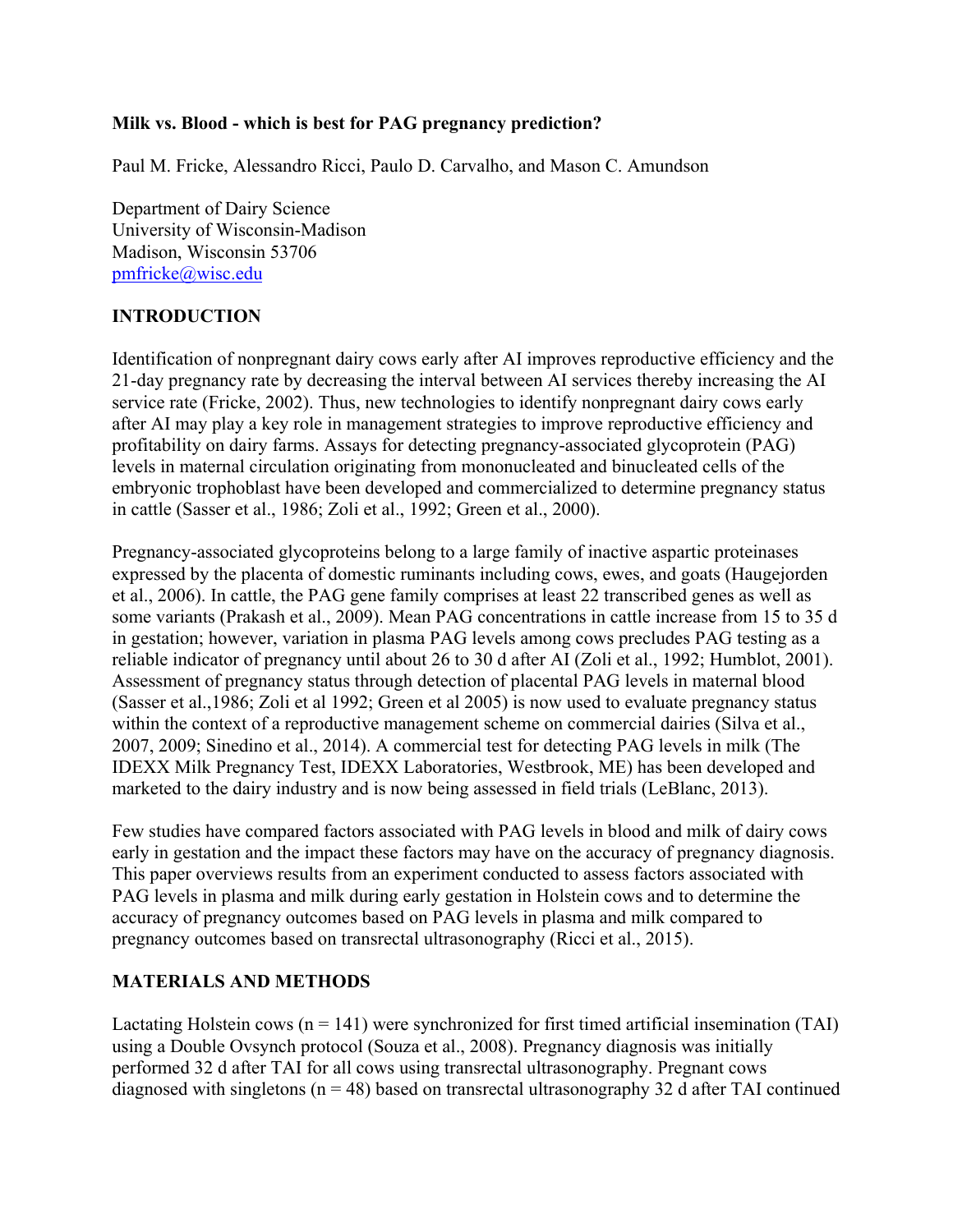the experiment in which pregnancy status was assessed weekly using transrectal ultrasonography from 39 to 102 d after TAI. Blood and milk samples were collected weekly from 25 to 102 d after TAI. From 32 to 102 d after TAI, blood and milk samples were collected from cows on the same day that pregnancy status was assessed using transrectal ultrasonography once a week.

After completion of sample collection at the end of the experiment, frozen plasma samples were shipped overnight in a cooled container by courier from the University of Wisconsin to IDEXX laboratories for analysis of plasma PAG levels using a commercial ELISA kit (the IDEXX Bovine Pregnancy Test, IDEXX Laboratories, Westbrook, ME). Milk samples were delivered weekly to AgSource headquarters (Verona, WI) on the day of collection throughout the experiment and then to AgSource Laboratories (Menomonie, WI) for analysis of milk PAG levels using a commercial ELISA kit (The IDEXX Milk Pregnancy Test, IDEXX Laboratories, Westbrook, ME). Results were calculated from the optical density (OD) of the sample (corrected by subtraction of the reference wavelength OD of the sample (S) minus the OD of the negative control (N) at 450 nm (with both values corrected by subtraction of the reference wavelength OD of the negative control), which resulted in an S-N value. Each microplate included negative and positive controls.

Pregnancy outcomes were determined based on cutoff values determined by the PAG ELISA manufacturer. For the plasma PAG ELISA, when the S-N value was < 0.300, the cow was classified "not pregnant"; when the S-N value was  $> 0.300$  to  $< 1.000$ , the cow was classified "recheck"; and when the S-N value was  $\geq 1.000$ , the cow was classified "pregnant." For the milk PAG ELISA, when the S-N value was < 0.100, the cow was classified "not pregnant"; when the S-N value was > 0.100 to < 0.250, the cow was classified as "recheck"; and when the S-N value was  $\geq$  0.250, the cow was classified "pregnant."

# **RESULTS AND DISCUSSION**

# *Plasma and Milk PAG Profiles*

Overall, the weekly PAG profile in both plasma and milk from 25 to 102 d after TAI for pregnant cows was similar (Figure 1); however, plasma PAG levels were approximately 2-fold greater compared to milk PAG levels. Temporal PAG profiles from the present study are similar to other studies reporting PAG profiles in serum. In the first study to evaluate PAG-1 concentrations throughout gestation in Holstein cows (Sasser et al., 1986), serum PAG-1 concentrations were detectable in some but not all cows 15 d after AI, increased to about 40 d after AI and stayed constant until about 70 d, then steadily increased until the end of gestation. A study that evaluated the same commercial PAG ELISA test kits evaluated in the present experiment reported similar relative PAG profiles (S-N values) in both plasma and milk (Lawson et al., 2014).

Plasma and milk PAG levels were affected by both week after TAI and parity (Figure 1). When all cows that maintained pregnancy from 25 to 102 d after TAI were analyzed, plasma and milk PAG levels increased from 25 d after TAI to an early peak 32 d after TAI. Plasma and milk PAG levels then decreased from 32 d after TAI to a nadir from 53 to 60 d after TAI for the plasma PAG ELISA and from 46 to 67 d after TAI for the milk PAG ELISA followed by a gradual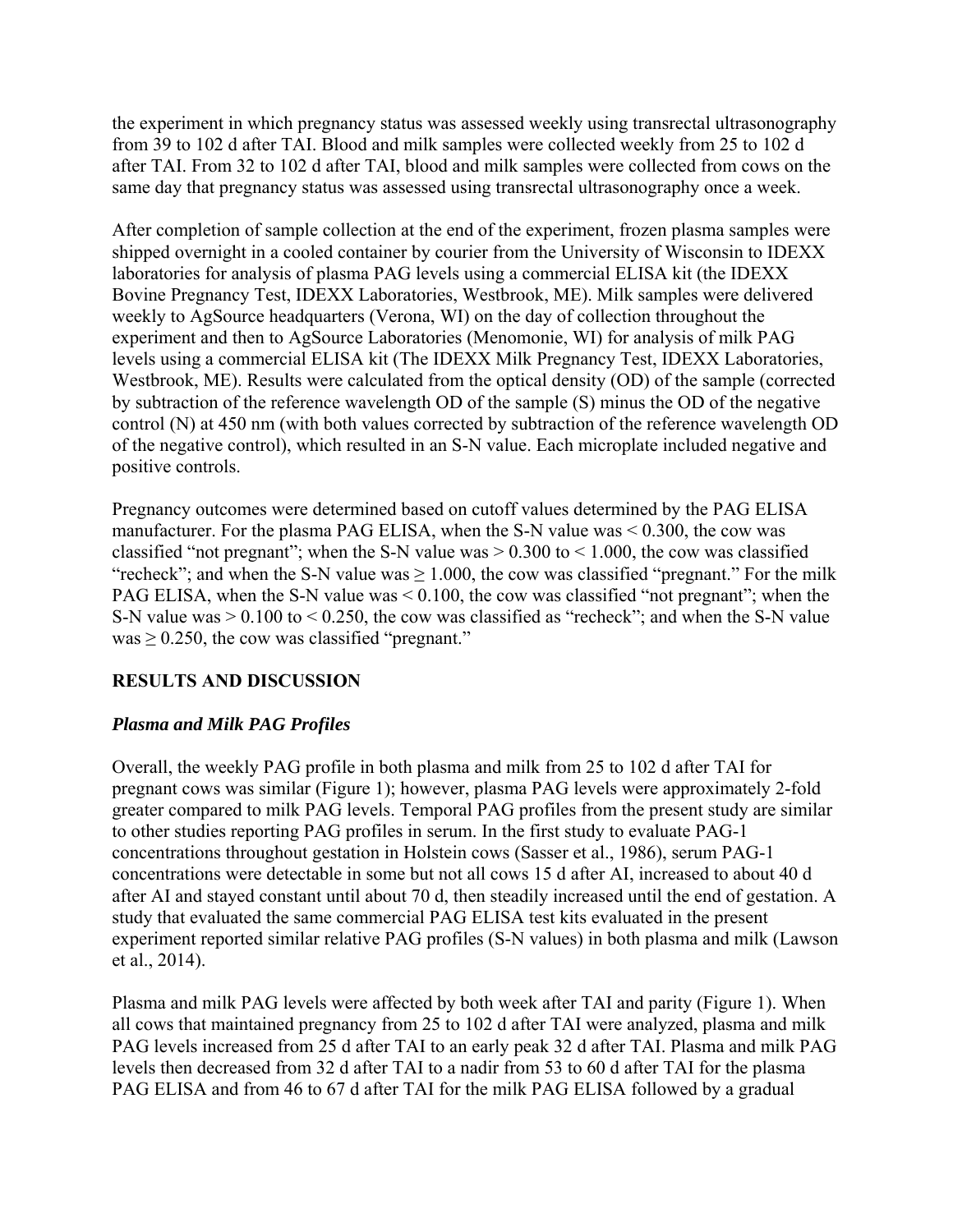increase in PAG levels from 74 to 102 d after TAI. Primiparous cows had greater plasma and milk PAG levels compared to multiparous cows.



Figure 1. Plasma and milk pregnancy-associated glycoprotein (PAG) profiles for Holstein cows (n = 48) that maintained pregnancy from 25 to 102 d after AI. ELISA outcomes were calculated from the optical density (OD) of the sample (corrected by subtraction of the reference wavelength OD of the sample (S) minus the OD of the negative control (N) at 450 nm with both values corrected by subtraction of the reference wavelength OD of the negative control), which resulted in an S-N value. Plasma and milk PAG levels were affected by week after AI (P < 0.01). Adapted from Ricci et al., 2015.

#### *Accuracy of Pregnancy Outcomes 32 d after TAI*

To evaluate pregnancy outcomes from the plasma and milk PAG ELISA tests in cows of unknown pregnancy status,  $2 \times 2$  contingency tables were constructed to calculate sensitivity, specificity, positive predictive value (PPV), negative predictive value (NPV), and accuracy of the pregnancy outcomes for the plasma and milk PAG ELISA tests 32 d after TAI, and these outcomes were compared to those based on transrectal ultrasonography 32 d after TAI (Table 1).

Sensitivity for both the plasma and milk PAG ELISA tests in the present experiment was high (100% and 98%, respectively), compared to specificity (87% and 83%, respectively). As a result, the NPV for the plasma and milk PAG ELISA tests in the present experiment was high (100% and 99%, respectively) compared to the PPV of both tests (84% and 79%, respectively). The overall accuracy of the plasma and milk PAG ELISA tests 32 d after TAI was 92% and 89%, respectively. Results from this sensitivity analysis support that the accuracy of using plasma or milk PAG levels as an indicator of pregnancy status in dairy cows 32 d after AI is high, and our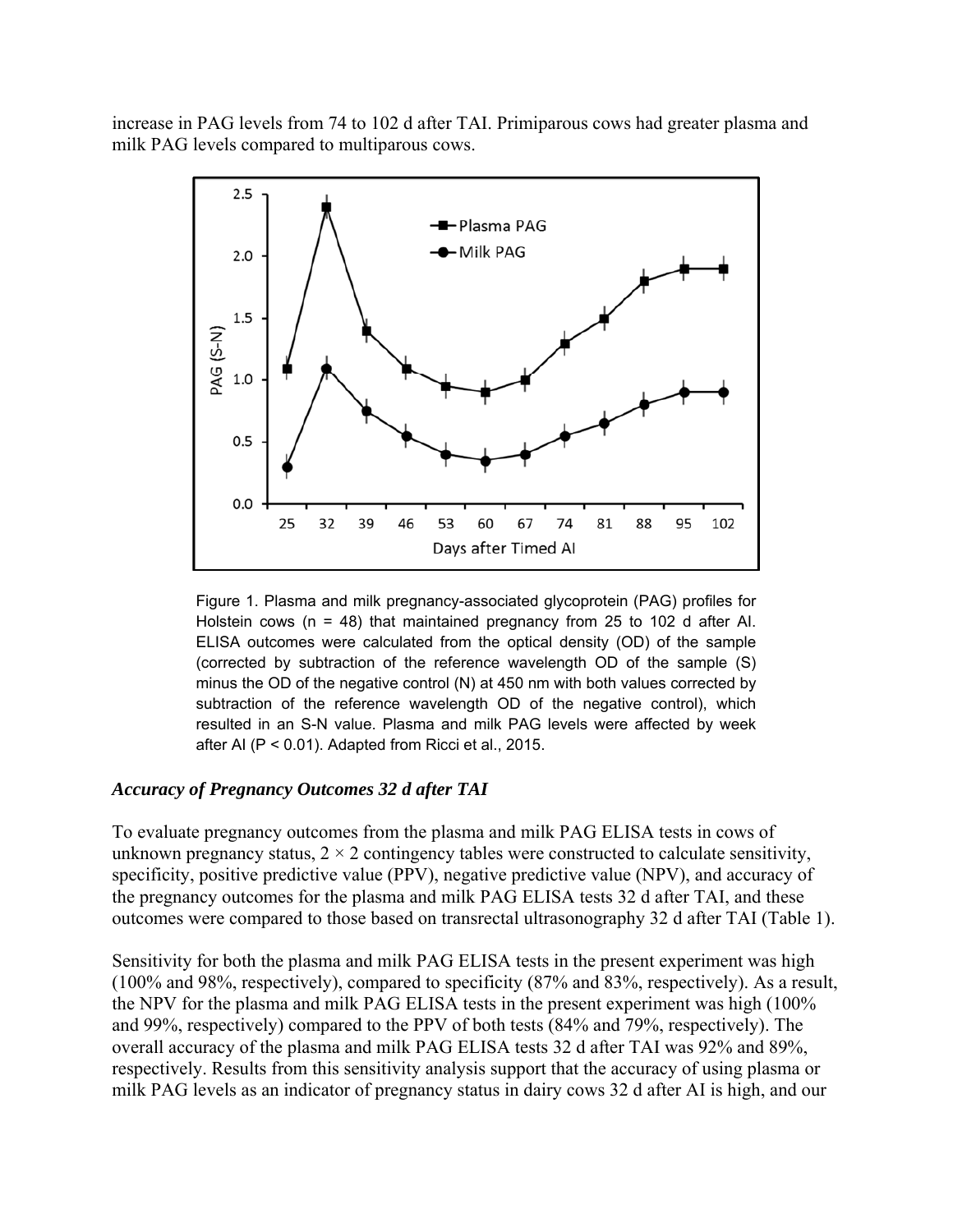results agree with others who have conducted similar analyses from 27 to 39 d in gestation when PAG levels in both plasma and milk are at early peak levels (Silva et al., 2007; Lawson et al., 2014; Sinedino et al., 2014).

| Table 1. Sensitivity, specificity, positive predictive value (PPV), negative predictive value (NPV) and |
|---------------------------------------------------------------------------------------------------------|
| accuracy of plasma and milk pregnancy-associated glycoprotein (PAG) ELISA tests for determination of    |
| pregnancy status 32 d after AI. Adapted from Ricci et al., 2005.                                        |

| <b>PAG</b>   | PPV <sup>1</sup> | NPV <sup>2</sup> | Sensitivity <sup>3</sup> | $S$ pecificity <sup>4</sup> | Accuracy <sup>5</sup> |  |
|--------------|------------------|------------------|--------------------------|-----------------------------|-----------------------|--|
| <b>ELISA</b> | % (no. /no.)     | % (no. /no.)     | % (no. /no.)             | $%$ (no./no.)               | % (no. /no.)          |  |
| Plasma       | 84<br>(57/68)    | 100<br>(73/73)   | 100<br>(57/57)           | 87<br>(73/84)               | 92<br>(130/141)       |  |
| Milk         | 79<br>(52/66)    | 99<br>(68/69)    | 98<br>(52/53)            | 83<br>(68/82)               | 89<br>(120/135)       |  |

1Proportion of cows diagnosed pregnant using the PAG ELISA that truly were pregnant.

2Proportion of cows diagnosed as not-pregnant using the PAG ELISA that truly were not-pregnant. <sup>3</sup>Proportion of pregnant cows with a positive PAG ELISA outcome.

4Proportion of not-pregnant cows with a negative PAG ELISA outcome.

<sup>5</sup>Proportion of pregnancy status outcomes, pregnant and not-pregnant, that were correctly classified by the PAG ELISA.

From an economic perspective, the sensitivity of an early nonpregnancy test (i.e., correct identification of pregnant cows) is more important than the specificity (i.e., correct identification of nonpregnant cows) based on two economic simulations (Galligan, 2011; Giordano et al., 2013). Further, to obtain a positive economic value for an early chemical nonpregnancy test, the sensitivity had to be greater than 96% when the test is used 31 d and greater than 94% when used 24 d after AI (Giordano et al., 2013). The sensitivity of both the plasma and the milk PAG ELISA tests evaluated in the present study (Table 1) as well as the sensitivity reported by others (Silva et al., 2007; Romano and Larson, 2010) exceed those criteria and support that use of these commercial tests to diagnose pregnancy status 32 d after AI would economically benefit a dairy farm.

Results from the present study support use of plasma PAG testing around 32 d after TAI and milk PAG testing 32 to 39 d after TAI when PAG levels in pregnant cows are at an early peak and pregnancy outcomes for pregnant cows approach 100% accuracy. By contrast, the advantages of the plasma and milk PAG ELISA tests are diminished when conducted during the temporal nadir in plasma and milk PAG levels from 46 to 74 d after TAI due to an increase in pregnant cows with outcomes of not pregnant or recheck. Pregnant cows incorrectly diagnosed not pregnant ultimately may undergo iatrogenic pregnancy loss if they continue the resynchronization protocol and are treated with  $PGF_{2\alpha}$  thereby resulting in an economic loss (Galligan, 2009; Giordano et al., 2013).

# *Accuracy of Pregnancy Outcomes during the First Trimester of Gestation*

To determine the accuracy of plasma and milk PAG ELISA outcomes during the first trimester of gestation, pregnancy outcomes from cows that maintained a singleton pregnancy from 25 to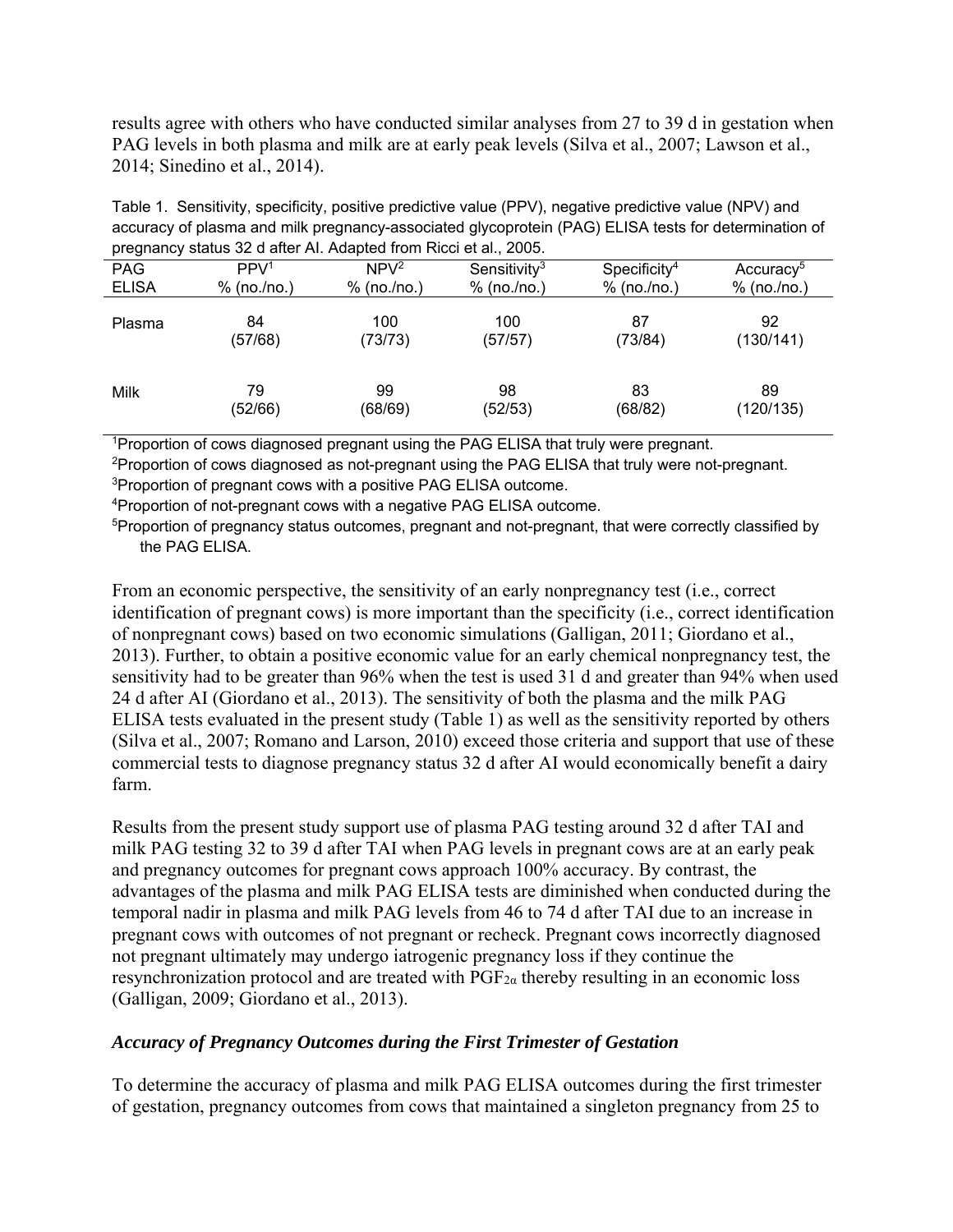102 d after TAI ( $n = 48$ ) were analyzed. Cows diagnosed pregnant 32 d after TAI based on transrectal ultrasonography continued the experiment in which pregnancy outcomes based on PAG levels in plasma and milk were classified based on cutoff levels specified by the manufacturer. Overall, pregnancy outcomes for all pregnant cows based on both plasma and milk PAG ELISA tests were a reflection of PAG levels in plasma and milk (Figure 1). Plasma and milk PAG ELISA outcomes of "not pregnant" and "recheck" occurred 25 d after TAI for pregnant cows. Plasma PAG ELISA outcomes for pregnant cows, however, were 100% pregnant 32 d after TAI, whereas the milk PAG ELISA exceeded 98% pregnant outcomes 32 d and 39 d after TAI. Plasma and milk PAG ELISA outcomes of "not pregnant" and "recheck" increased concomitant to the temporal decrease in plasma and milk PAG levels during the nadir and then decreased as plasma and milk PAG levels increased as gestation ensued.

In a study to assess aggressive early nonpregnancy diagnosis with a strategy for resynchronization of ovulation, pregnancy status of cows initiating the first GnRH injection of an Ovsynch protocol 25 d after TAI was determined 27 d after TAI by using a PAG ELISA test (Silva et al., 2009). Cows diagnosed not pregnant continued the Resynch protocol by receiving an injection of  $PGF_{2\alpha}$  7 d after the initial GnRH injection and a second GnRH injection 54 h after the PGF<sub>2 $\alpha$ </sub> injection. Cows received TAI approximately 16 h after the second GnRH injection 35 d after AI. The authors concluded that earlier detection of nonpregnant cows using the PAG ELISA in conjunction with a protocol for resynchronization of ovulation and TAI increased the rate at which cows became pregnant in a dairy herd compared with transrectal ultrasonography conducted at a later stage after TAI. This agrees with an economic simulation of use of chemical tests for identification of nonpregnant cows early after AI in conjunction with a protocol for resynchronization of ovulation and TAI which concluded that the major economic advantage of using a chemical test was to decrease the interbreeding interval (Giordano et al., 2013).

# *Pregnancy Loss*

The incidence of pregnancy loss in the present study for cows diagnosed with singleton pregnancies 32 d after TAI during the experiment was 13% (7/55) which agrees with the 13% loss reported to occur from 27 to 31 and 38 to 50 d of gestation based on transrectal ultrasonography in a summary of 14 studies (Santos et al., 2004). For the plasma PAG ELISA, all but one cow that underwent pregnancy loss tested positive, whereas all cows undergoing pregnancy loss tested positive at one or more time points for the milk PAG test. Similarly, 5 of 7 cows tested recheck based on the plasma PAG test before the loss occurred compared to 3 of 7 cows based on the milk PAG test. Thus, PAG levels detected by these ELISA tests in the present study have a half-life in maternal circulation resulting in a 7 to 14 d delay in identification of cows undergoing pregnancy loss based on plasma or milk PAG levels compared to transrectal ultrasonography. Because PAG levels are high during late gestation, it takes up to 60 d for residual PAG to be cleared from maternal circulation after parturition in cows (Sasser et al., 1986; Zoli et al., 1992) and other ruminants (Haugejorden et al., 2006). Because of the PAG half-life in circulation, cows submitted for a pregnancy diagnosis before 60 d postpartum can test positive due to residual PAG levels from the previous pregnancy (Giordano et al., 2012), and the manufacturer of the plasma and milk PAG ELISA tests evaluated in this experiment recommends that cows be  $> 60$  d after parturition when tested.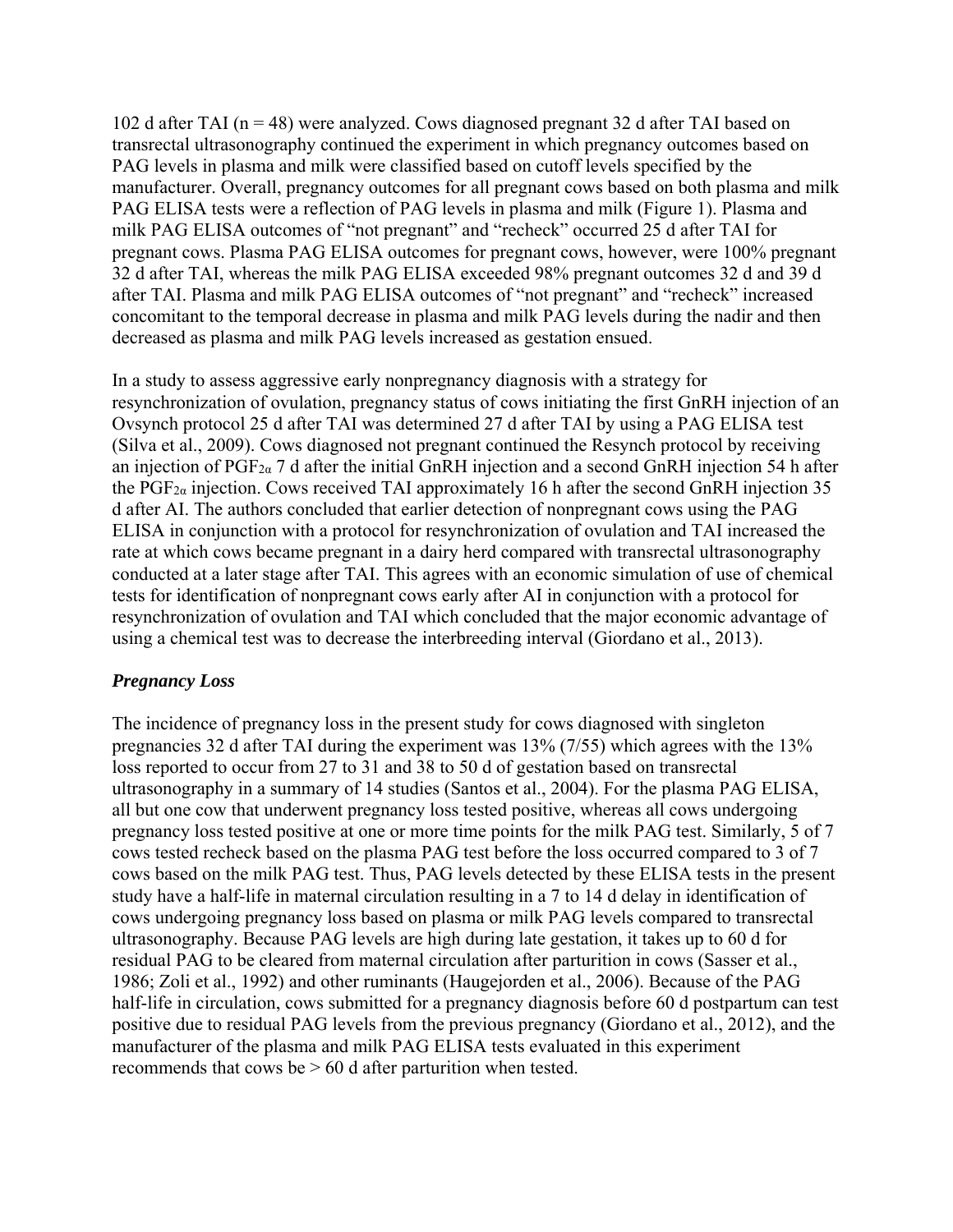Based on serum samples assayed using the same PAG ELISA test evaluated in the present experiment to determine how rapidly PAG concentrations decrease after an induced pregnancy loss in dairy cows at 39 d in gestation (Giordano et al., 2012), approximately 5 to 7 d elapsed before PAG levels returned to basal levels when luteal regression was induced with PGF2α or when the embryo died. Thus, most cows undergoing pregnancy loss will test pregnant or recheck at an early pregnancy diagnosis conducted using either the plasma or the milk PAG ELISA test. Because it is impossible to distinguish between the pregnancy outcomes of cows undergoing pregnancy loss and those of pregnant cows that test as "recheck" or "not pregnant" during the temporal PAG nadir, it is important that all cows with "pregnant" or "recheck" outcomes at an early test be retested at a later time. Based on temporal PAG profiles in the present study, the best time to conduct a first pregnancy test is around 32 d after TAI with all pregnant cows submitted for a pregnancy recheck 74 d after AI or later when PAG levels in plasma and milk of pregnant cows are rebounding from their nadir.

#### *Effect of Milk Production on Plasma and Milk PAG Levels*

Plasma PAG levels in pregnant cows were negatively correlated with milk production for both primiparous (P = 0.002;  $R^2 = 0.05$ ) and multiparous (P < 0.01;  $R^2 = 0.18$ ) cows. Similarly, milk PAG levels in pregnant cows were negatively correlated with milk production for both primiparous (P < 0.01;  $R^2 = 0.14$ ) and multiparous (P < 0.01;  $R^2 = 0.23$ ) cows. López-Gatius et al (2007) first reported a negative association between plasma PAG levels and milk production in dairy cows. Because relative PAG concentrations decreased in both plasma and milk with increasing milk production, the negative association between PAG levels and milk production is not a result of dilution of PAG levels in milk with increasing production. One possible explanation not tested in this experiment is that PAG production by the conceptus decreases with increasing milk production. If PAG production by the conceptus is a proxy for embryonic growth and development during early pregnancy, the decrease in plasma and milk PAG levels with increasing milk production might suggest that cows with greater milk production may have had slower growing embryos during early development. Further experiments are needed to fully understand the relationship between increased milk production and decreased PAG levels in plasma and milk and what, if any, implications this may have on the health of the developing embryo.

#### *Which pregnancy test is Better - Blood or Milk?*

Based on the sensitivity analysis in this experiment (Table 1), both the plasma and milk PAG ELISA tests are accurate for pregnancy diagnosis when conducted 32 d after AI based on the temporal plasma and milk PAG profiles (Figure 1). Further, several economic analyses support the use of early nonpregnancy tests for improving reproduction within a dairy herd (Galligan et al., 2009; Giordano et al., 2013). Thus, the choice of whether to use the blood or the milk test to diagnose pregnancy is determined by the availability of the test, and the ability to collect the samples.

From a practical perspective, neither the plasma nor the milk PAG tests are cow-side or on-farm tests. Cows must be identified and restrained to collect a blood or a milk sample, and the samples must be sent to an off-farm laboratory that can run the ELISA test. Within several days and after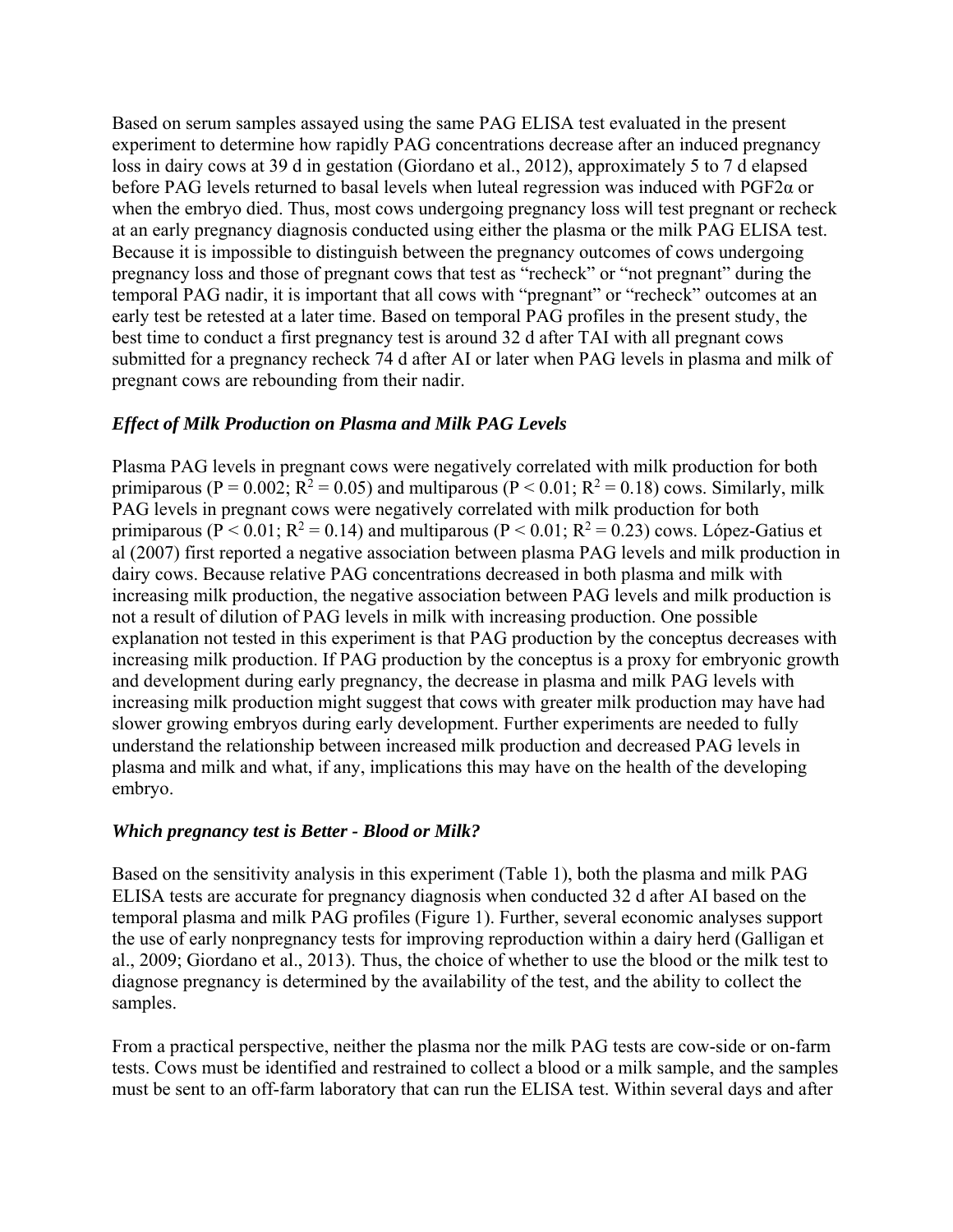receiving the pregnancy outcome, cows diagnosed not pregnant must again be identified and restrained to submit them to a strategy for rapidly returning them to AI. This is best achieved as part of an aggressive resynchronization strategy for nonpregnant cows as we have described in a number of experiments (Fricke et al., 2003; Sterry et al., 2006; Silva et al., 2009; Bilby et al., 2013; Lopes et al., 2013). It is important to note that no matter what method of pregnancy testing you use (i.e., transrectal palpation, transrectal ultrasonography, or chemical testing) that there are three possible outcomes: 1) pregnant; 2) not pregnant; and 3) recheck. For the plasma and milk PAG tests evaluated in this experiment, the proportion of recheck outcomes is highly dependent on when after AI blood or milk samples are collected (Figure 1); however, a few cows will test recheck even at 32 d after AI due to the occurrence of pregnancy loss and the variation in PAG levels among pregnant cows.

Depending on the farm, milk samples may be easier to collect than blood samples. The only commercially available milk PAG ELISA (IDEXX Laboratories, Westbrook, ME) is marketed through regional DHIA testing centers throughout the United States making the test widely accessible to most farms. A pregnancy diagnosis can be easily conducted on the same milk samples sent for DHIA testing on a monthly basis; however, monthly pregnancy examinations are not frequent enough to drive the reproductive program on a dairy farm. This makes it necessary to conduct additional tests on a weekly or bi-weekly basis. By contrast, many farms can easily collect blood samples, and three commercial blood pregnancy tests are available in North America (BioPRYN, BioTracking, LLC, Moscow, ID; DG29, Conception Animal Reproduction Technologies, Beaumont, QC; IDEXX Bovine Pregnancy Test, IDEXX Laboratories, Inc, Westbrook, ME). The blood ELISA tests are run in regional laboratories located around North America and should be accessible to most farms. Care should be taken, however, to make sure samples are labeled correctly.

# **CONCLUSIONS**

The experiment described herein (Ricci et al., 2015) is one of the first studies to directly compare factors associated with plasma and milk PAG levels during the first trimester of gestation in Holstein cows. Stage of gestation, parity, pregnancy loss, and milk production were associated with relative PAG levels in both plasma and milk in a similar manner; however, milk PAG levels were about 2-fold lower than plasma PAG levels. Based on PAG profiles in plasma and milk samples collected weekly, the optimal time to conduct a first pregnancy diagnosis is around 32 d after TAI when plasma and milk PAG levels are at an early peak, whereas conducting either the plasma or milk PAG test during the temporal nadir in plasma and milk PAG levels would result in poor overall accuracy. Because of the occurrence of pregnancy loss, all pregnant cows should be submitted for a pregnancy recheck 74 d or later after AI when relative PAG levels in plasma and milk of pregnant cows have rebounded from their nadir.

# **REFERENCES**

Bilby, T. R., R. G. S. Bruno, K. J. Lager, R. C. Chebel, J. G. N. Moraes, P. M. Fricke, G. Lopes, Jr., J. O. Giordano, J. E. P. Santos, F. S. Lima, S. L. Pulley, and J. S. Stevenson. 2013. Supplemental progesterone and timing of resynchronization on pregnancy outcomes in lactating dairy cows. J. Dairy Sci. 96:7032-7042.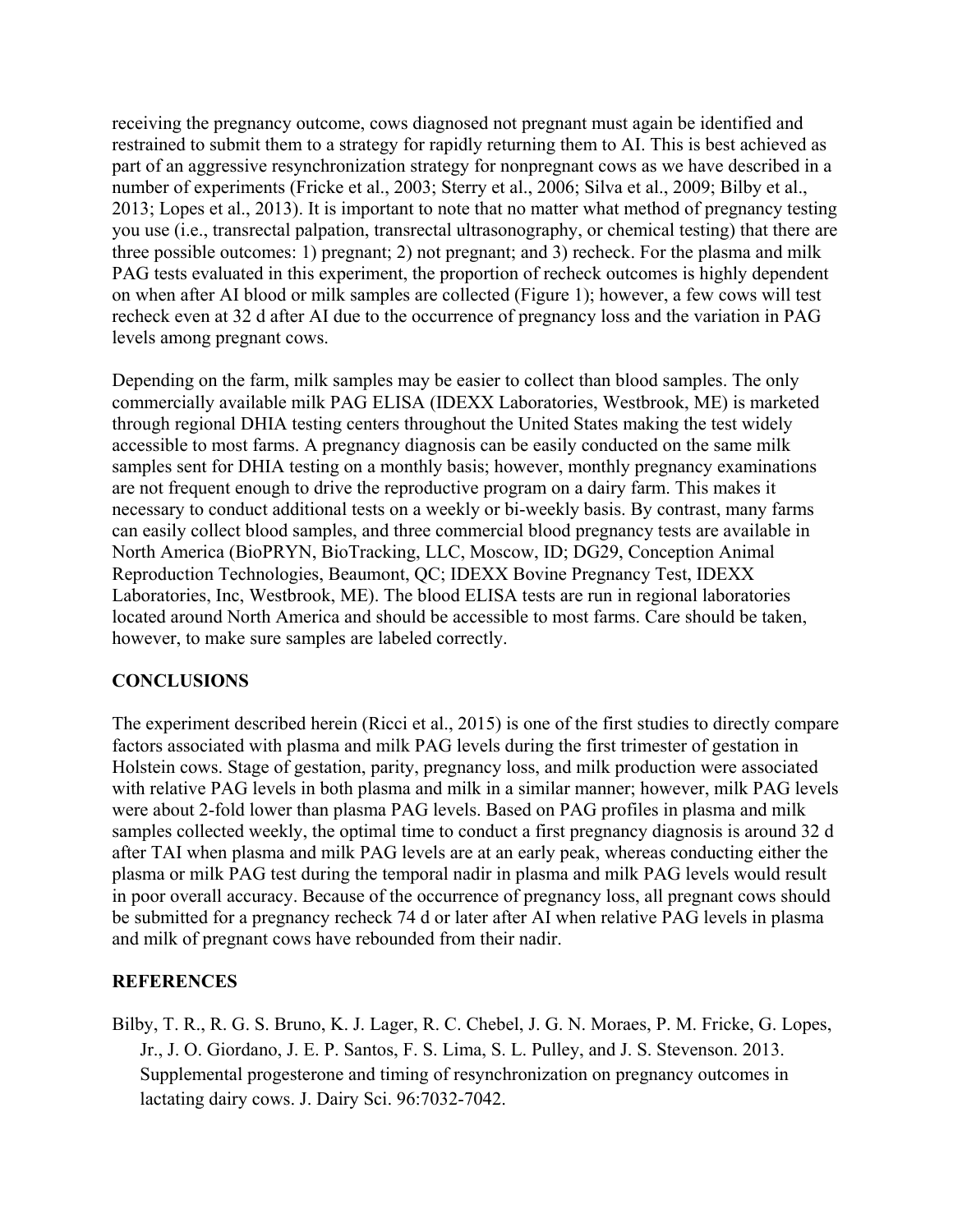- Fricke, P. M. 2002. Scanning the future Ultrasonography as a reproductive management tool for dairy cattle. J. Dairy Sci. 85:1918-1926.
- Fricke, P. M., D. Z. Caraviello, K. A. Weigel, and M. L. Welle. 2003. Fertility of dairy cows after resynchronization of ovulation at three intervals after first timed insemination. J. Dairy Sci. 86:3941-3950.
- Galligan, D. T., J. Ferguson, R. Munson, D. Remsburg, and A. Skidmore. 2009. Economic concepts regarding early pregnancy testing. Pages 48–53 in Proc. Am. Assoc. Bovine Pract., Omaha, NE. Am. Assoc. Bovine Pract., Auburn, AL.
- Giordano, J. O., J. N. Guenther, G. Lopes Jr., and P. M. Fricke. 2012. Changes in plasma pregnancy-associated glycoprotein (PAG) pregnancy specific protein B (PSPB), and progesterone concentrations before and after induction of pregnancy loss in lactating dairy cows. J. Dairy Sci. 95:683-697.
- Giordano, J. O., P. M. Fricke, and V. E. Cabrera. 2013. Economics of resynchronization strategies including chemical tests to identify nonpregnant cows. J. Dairy Sci. 96:949-961.
- Green, J. A., S. Xie, X. Quan, B. Bao, X. Gan, N. Mathialagan, J. F. Beckers, and R. M. Roberts. 2000. Pregnancy-associated bovine and ovine glycoproteins exhibit spatially and temporally distinct expression patterns during pregnancy. Biol. Reprod. 62:1624-1631.
- Green, J. A., T. E. Parks, M. P. Avalle, B. P. Telugu, A. L. McLain, A. J. Peterson, W. McMillan, N. Mathialagan, R. R. Hook, S. Xie, and R. M. Roberts. 2005. The establishment of an ELISA for the detection of pregnancy-associated glycoproteins (PAGs) in the plasma of pregnant cows and heifers. Theriogenology 63:1481-1503.
- Haugejorden, G., S. Waage, E. Dahl, K. Karlbert, J. F. Beckers, and E. Ropstad. 2006. Pregnancy associated glycoproteins (PAG) in postpartum cows, ewes, goats and their offspring. Theriogenology 66:1976-1984.
- Humblot, P. 2001. Use of pregnancy specific proteins and progesterone assays to monitor pregnancy and determine the timing, frequencies and sources of embryonic mortality in ruminants. Theriogenology 56:1417-1433.
- Lawson, B. C., A. H. Shahzad, K. A. Dolecheck, E. L. Martel, K. A. Velek, D. L. Ray, J. C. Lawrence, and W. J. Silva. 2014. A pregnancy detection assay using milk samples: evaluation and considerations. J. Dairy Sci. 97:6316-6325.
- LeBlanc, S. J. 2013. Short communication: Field evaluation of a pregnancy confirmation test using milk samples in dairy cows. J. Dairy Sci. 96:2345-2348.
- Lopes, G. Jr., J. O. Giordano, A. Valenza, M. M. Herlihy, M. C. Wiltbank, and P. M. Fricke. 2013. Effect of timing of initiation of resynchronization and presynchronization with GnRH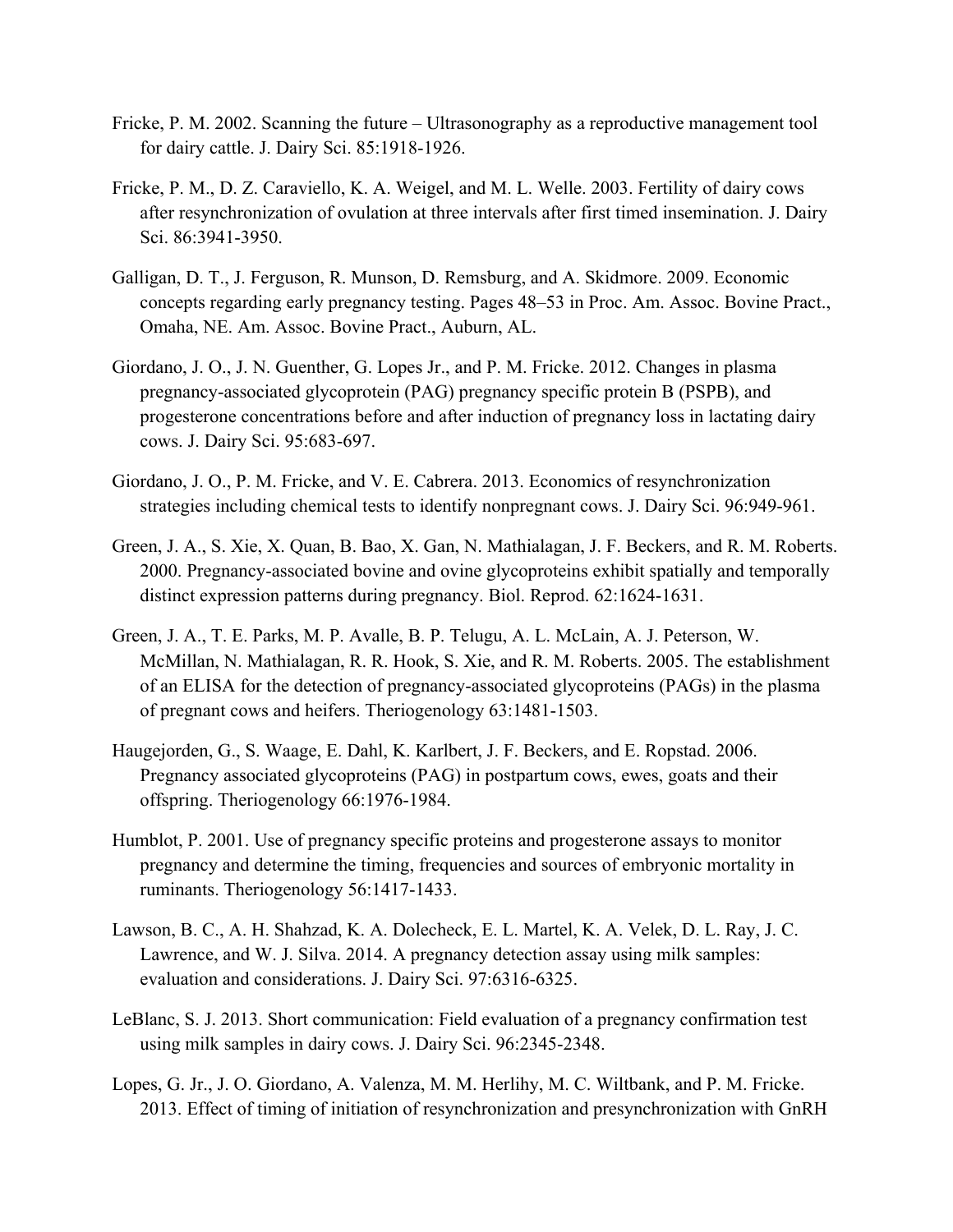on fertility of resynchronized inseminations in lactating dairy cows. J. Dairy Sci. 96:3788- 3798.

- López-Gatius, F., J. M. Garbayo, P. Santolaria, J. Yaniz, A. Ayad, N. M. de Sousa, and J. F. Beckers. 2007. Milk production correlates negatively with plasma levels of pregnancyassociated glycoprotein (PAG) during the early fetal period in high producing dairy cows with live fetuses. Dom. Anim. Endocrinol. 32:29-42.
- Prakash, B., V. L. Telugu, A. M. Walker, and J. A. Green. 2009. Characterization of the bovine pregnancy-associated glycoprotein gene family – analysis of gene sequences, regulatory regions within the promoter and expression of selected genes. BMC Genomics 10:185-202.
- Ricci, A., P. D. Carvalho, M. C. Amundson, R. H. Fourdraine, L. Vincenti, and P. M. Fricke. 2015. Factors associated with pregnancy-associated glycoprotein (PAG) levels in plasma and milk of Holstein cows during early pregnancy and their impact on the accuracy of pregnancy diagnosis. J. Dairy Sci. (in press).
- Santos, J. E. P., W. W. Thatcher, R. C. Chebel, R. L. A. Cerri, and K. N. Galvão. 2004. The effect of embryonic death rates in cattle on the efficacy of estrus synchronization programs. Anim. Reprod. Sci. 82-83:513-535.
- Sasser, G. R., C. A. Ruder, K. A. Ivani, J. E. Butler, and W. C. Hamilton. 1986. Detection of pregnancy by radioimmunoassay of a novel pregnancy-specific protein in plasma of cows and a profile of plasma concentrations during gestation. Biol. Reprod. 35:936-942.
- Silva, E., R. A. Sterry, D. Kolb, N. Mathialagan, M. F. McGrath, J. M. Ballam, and P. M. Fricke. 2007. Accuracy of a pregnancy-associated glycoprotein ELISA to determine pregnancy status of lactating dairy cows twenty-seven days after timed artificial insemination. J. Dairy Sci. 90:4612-4622.
- Silva, E., R. A. Sterry, D. Kolb, N. Mathialagan, M. F. McGrath, J. M. Ballam, and P. M. Fricke. 2009. Effect of interval to resynchronization of ovulation on fertility of lactating Holstein cows when using transrectal ultrasonography or a pregnancy-associated glycoprotein enzyme-linked immunosorbent assay to diagnose pregnancy status. J. Dairy Sci. 92:3643- 3650.
- Sinedino, L. D. P., F. S. Lima, R. S. Bisinotto, R. A. A. Cerri, and J. E. P. Santos. 2014. Effect of early or late resynchronization based on different methods of pregnancy diagnosis on reproductive performance of dairy cows. J. Dairy Sci. 97:4932-4941.
- Souza, A. H., H. Ayres, R. M. Ferreira, and M. C. Wiltbank. 2008. A new presynchronization system (Double-Ovsynch) increases fertility at first postpartum timed AI in lactating dairy cows. Theriogenology 70:208-215.